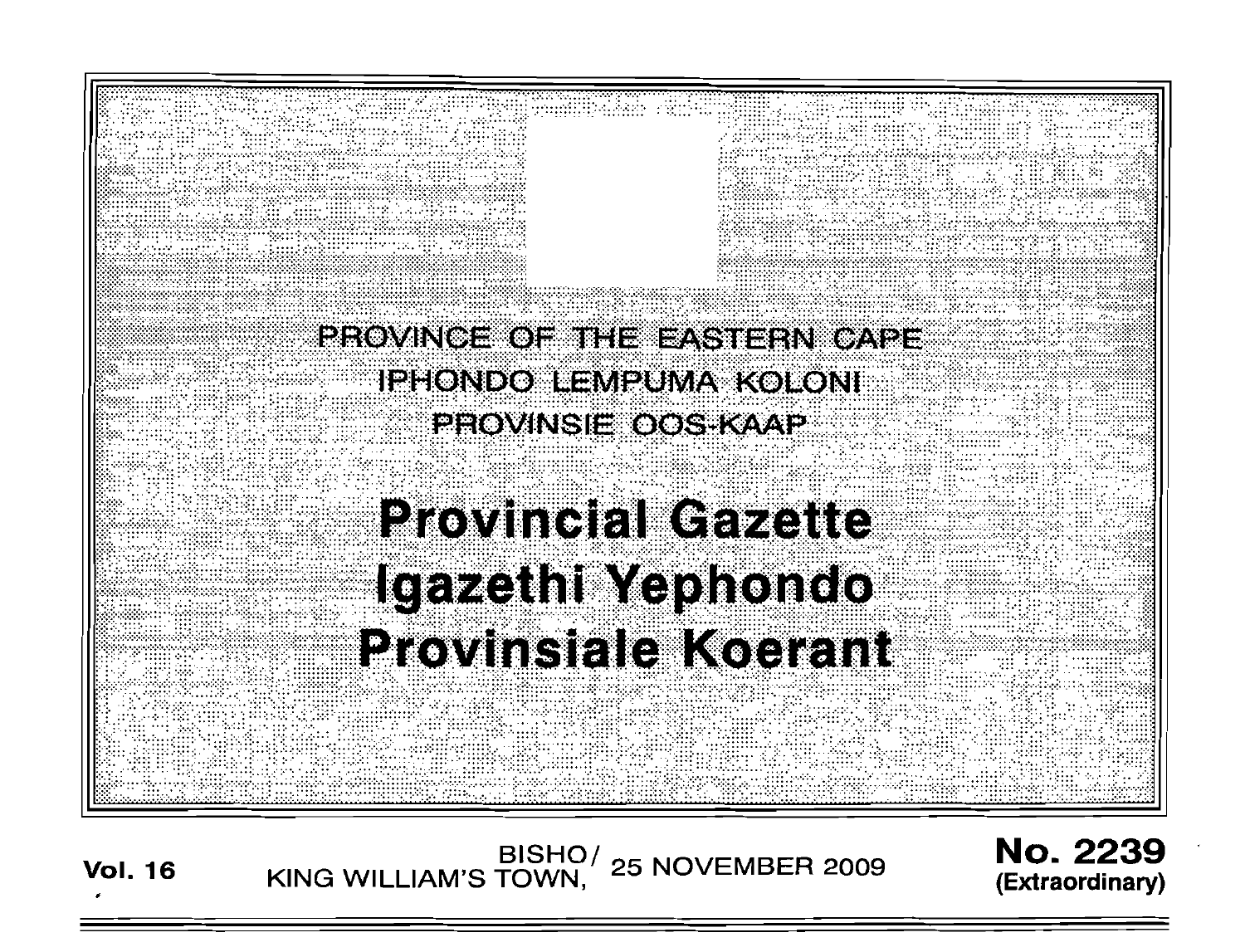# **CONTENTS ·INHOUD**

| No. |                                                                                                                 | Page<br>No. | Gazette<br>No. |
|-----|-----------------------------------------------------------------------------------------------------------------|-------------|----------------|
|     | <b>PROVINCIAL NOTICE</b>                                                                                        |             |                |
| 69  | Disestablishment of the Makaula Traditional Council and re-establishment of the Makaula Traditional Council and |             | 2239           |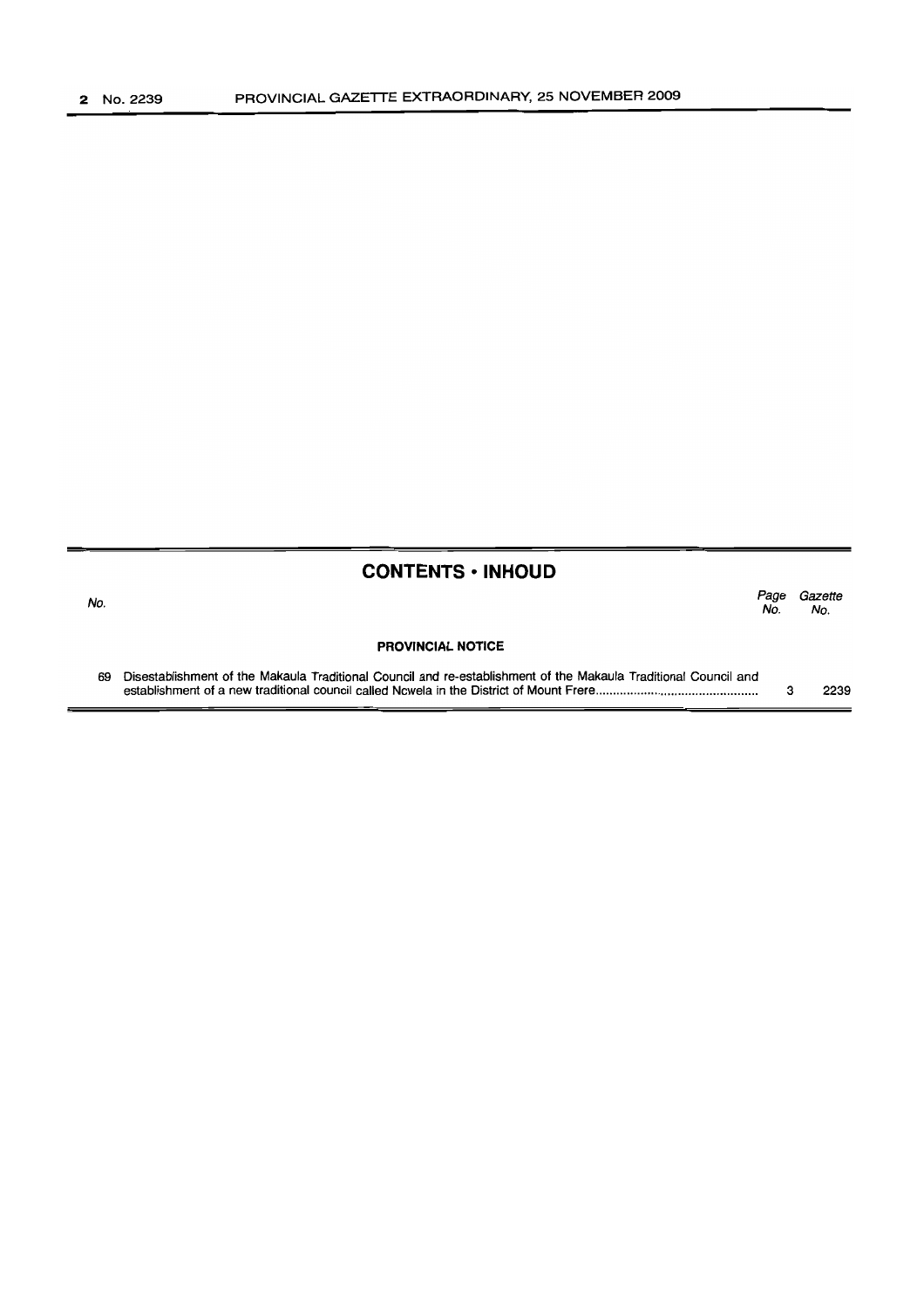# PROVINCIAL NOTICE

No. 69

25 November 2009

## PROVINCE OF THE EASTERN CAPE

## DEPARTMENT OF LOCAL GOVERNMENT AND TRADITIONAL AFFAIRS

#### DISESTABLISHMENT OF THE MAKAULA TRADITIONAL COUNCIL AND RE-ESTABLISHMENT OF THE ESTABLISHMENT OF A NEW TRADITIONAL COUNCIL CALLED NCWElA IN THE DISTRICT OF MOUNT FRERE

Whereas it is considered necessary in the interests of good administration to disestablish the Makaula Traditional Council as established at present. to re-establish Makaula Traditional Council with new jurisdictional areas and establish new traditional council called Ncwela in respect of different administrative areas.

And whereas the tribes concerned and the Emboland Regional Authority have been consulted and the Regional Authority has agreed to the proposed amended establishments;

Now. therefore, I, Sicelo Gqobana hereby make known that there shall be traditional council called Makaula and traditional council called Ncwela in respect of the administrative areas in the district of Mt Frere indicated under their names in the Schedule hereto.

Government Notice No. 2004 dated 24 October 2008 is hereby withdrawn in respect of the Makaula Traditional Council.

SIGNED: SICELO GQOBANA MEMBER OF THE EXECUTIVE COUNCIL RESPONSIBLE FOR LOCAL GOVERNMENT AND TRADITIONAL AFFAIRS DATE: 30/10/2009